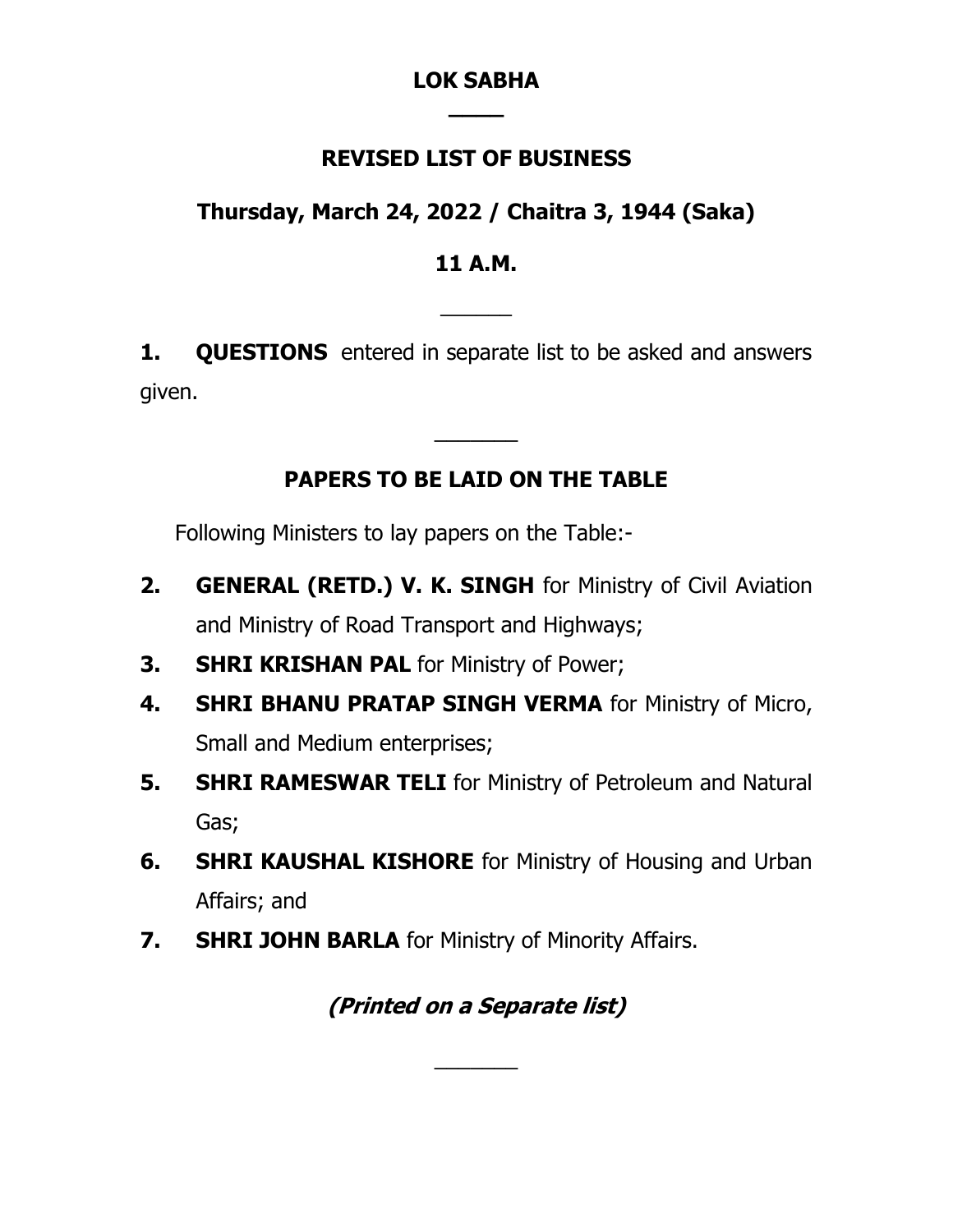### **MESSAGES FROM RAJYA SABHA**

**8. SECRETARY GENERAL** to report five messages from Rajya Sabha regarding:-

- (1) The Jammu and Kashmir Appropriation Bill, 2022.
- (2) The Jammu and Kashmir Appropriation (No.2) Bill, 2022.
- (3) Association of seven Members from the Rajya Sabha with the Committee on Public Accounts.
- (4) Association of seven Members from the Rajya Sabha with the Committee on Public Undertakings.
- (5) Association of nine Members from the Rajya Sabha with the Committee on the Welfare of Scheduled Castes and Scheduled Tribes.

# **REPORTS OF COMMITTEE ON PUBLIC UNDERTAKINGS**

 $\overline{\phantom{a}}$ 

### **9. SHRI SANTOSH KUMAR GANGWAR**

**SHRI NAMA NAGESHWARA RAO** to present of the following Reports (Hindi and English versions) of the Committee on Public Undertakings:-

- (1) Fourteenth Report of COPU (17th Lok Sabha) on Action Taken by the Government on the Observations/ Recommendations of the Committee contained in the Fourth Report of the Committee on Public Undertakings (17th Lok Sabha) on 'Hindustan Antibiotics Limited (HAL)'.
- (2) Fifteenth Report of COPU (17th Lok Sabha) on Action Taken by the Government on the Observations/ Recommendations of the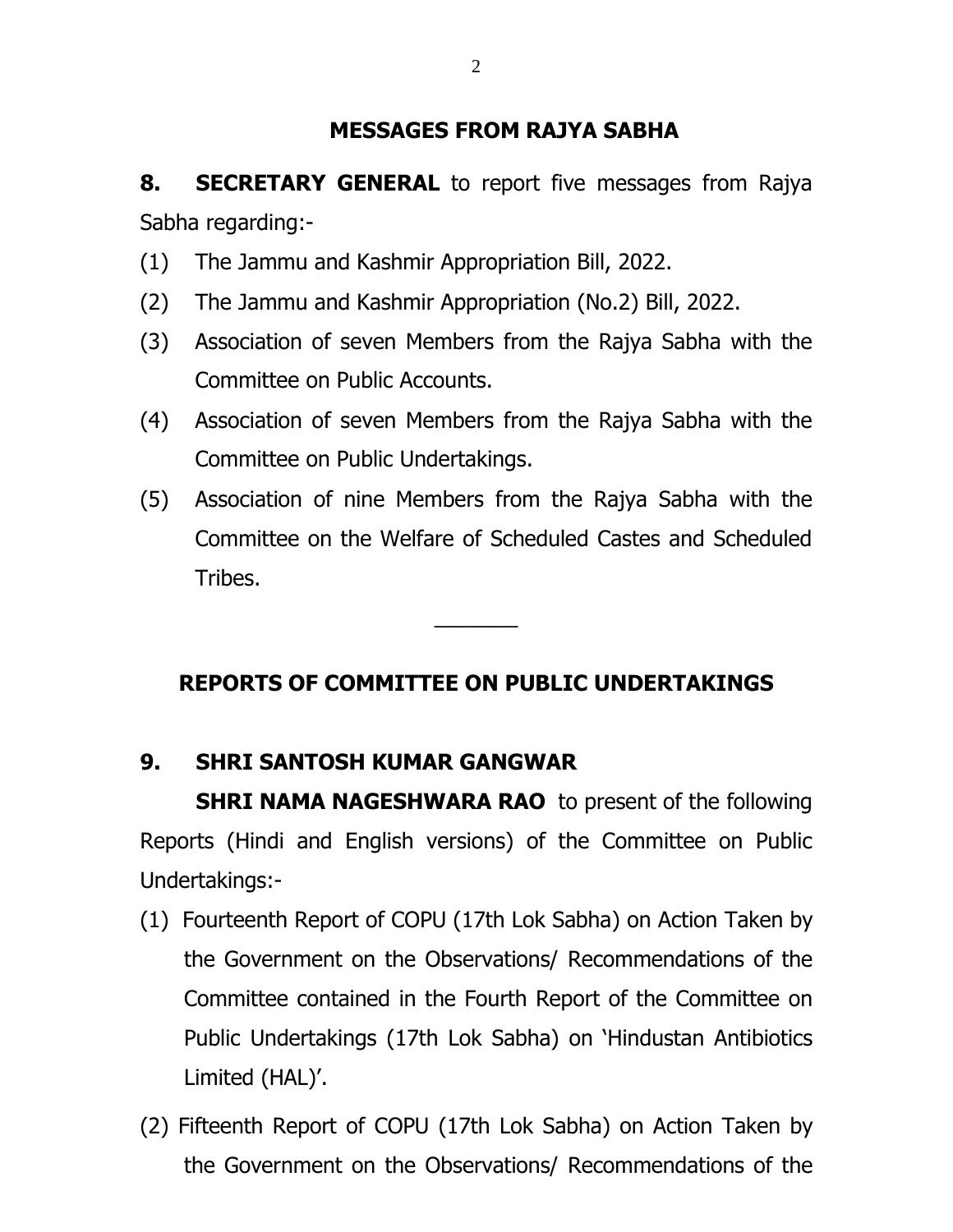Committee contained in the Fifth Report of the Committee on Public Undertakings (17th Lok Sabha) on 'NBCC (India) Limited'.

(3) Sixteenth Report of COPU (17th Lok Sabha) on Action Taken by the Government on the Observations/ Recommendations of the Committee contained in the Ninth Report of the Committee on Public Undertakings (17th Lok Sabha) on 'Loss due to imprudent Underwriting and Lack of Proper Risk Assessment [Based on para No. 3.2 of C&AG report No. 13 of 2019] relating to New India Assurance Company Limited'.

### **REPORT OF COMMITTEE ON EXTERNAL AFFAIRS**

 $\overline{\phantom{a}}$ 

# **10. SHRI P.P CHAUDHARY**

**DR. HARSHVARDHAN** to present the Thirteenth Report (Hindi and English versions) on the subject 'COVID-19 Pandemic - Global Response, India's Contribution and the way forward' of the Committee on External Affairs (Seventeenth Lok Sabha).

# **REPORTS OF STANDING COMMITTEE ON AGRICULTURE, ANIMAL HUSBANDRY AND FOOD PROCESSING**

 $\overline{\phantom{a}}$ 

# **11. SHRI P.C. GADDIGOUDAR**

**SHRI KANAKMAL KATARA** to present the following Reports (Hindi and English versions) (Seventeenth Lok Sabha) of the Standing Committee on Agriculture, Animal Husbandry and Food Processing (2021-22):-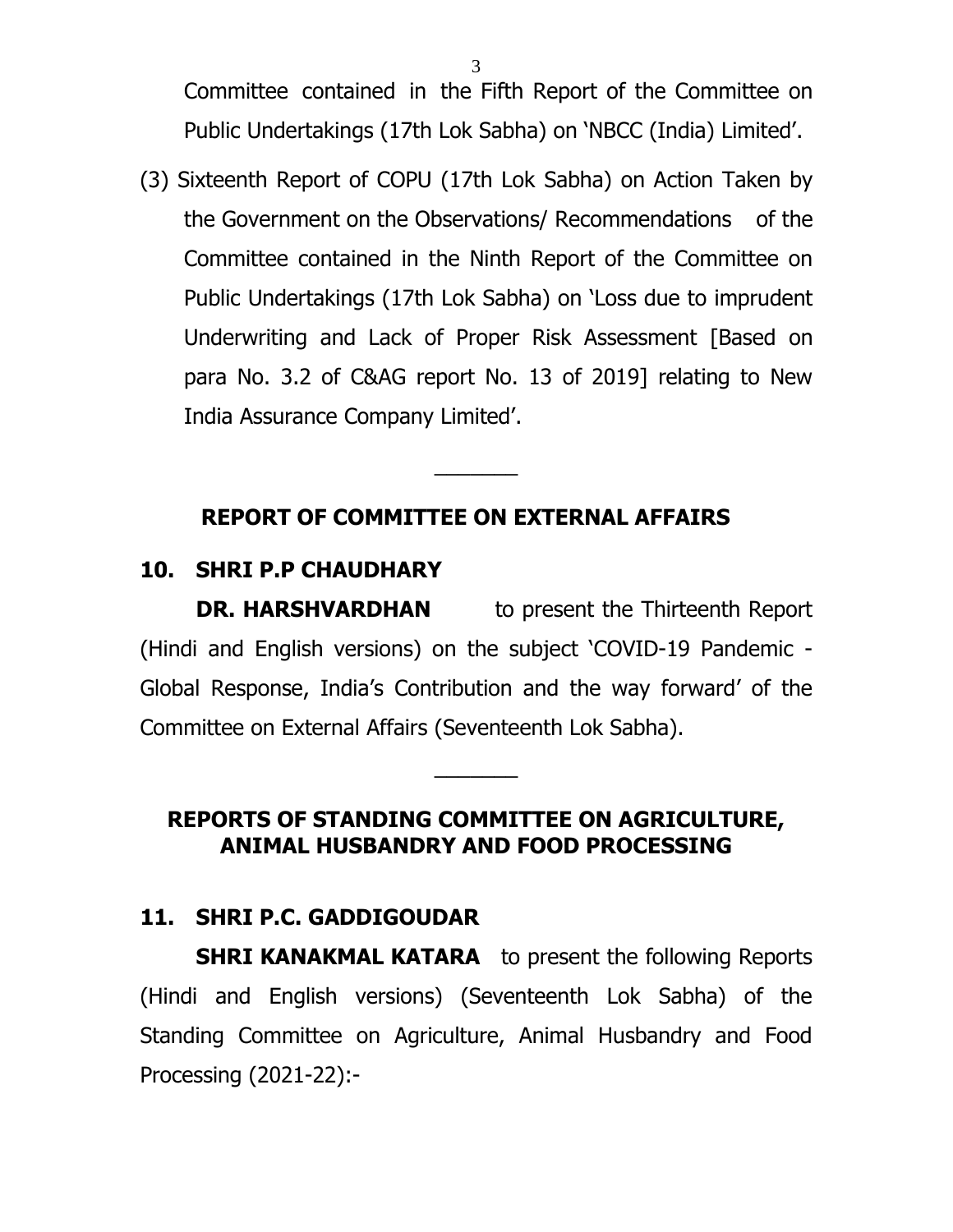- (1)  $37<sup>th</sup>$  Report on Demands for Grants (2022-23) pertaining to the Ministry of Agriculture and Farmers Welfare (Department of Agriculture and Farmers Welfare).
- (2)  $38<sup>th</sup>$  Report on Demands for Grants (2022-23) pertaining to the Ministry of Agriculture and Farmers Welfare (Department of Agricultural Research and Education).
- $(3)$  39<sup>th</sup> Report on Demands for Grants (2022-23) pertaining to the Ministry of Fisheries, Animal Husbandry and Dairying (Department of Fisheries).
- $(4)$  40<sup>th</sup> Report on Demands for Grants (2022-23) pertaining to the Ministry of Fisheries, Animal Husbandry and Dairying (Department of Animal Husbandry and Dairying).
- (5)  $41<sup>st</sup>$  Report on Demands for Grants (2022-23) pertaining to the Ministry of Food Processing Industries.
- $(6)$  42<sup>nd</sup> Report on Demands for Grants (2022-23) pertaining to the Ministry of Cooperation.

## **STATEMENTS OF STANDING COMMITTEE ON AGRICULTURE, ANIMAL HUSBANDRY AND FOOD PROCESSING**

 $\overline{\phantom{a}}$ 

# **12. SHRI P.C. GADDIGOUDAR**

**SHRI KANAKMAL KATARA** to lay the Statements (Hindi and English versions) showing further action taken by the Government on the following Reports:-

(1)  $31<sup>st</sup>$  Report on action taken by the Government on the Observations/Recommendations contained in the 24<sup>th</sup> Report (Seventeenth Lok Sabha) on 'Demands for Grants (2021-22)' [of](http://164.100.47.193/lsscommittee/Agriculture/16_Agriculture_55.pdf)  [the Ministry of Agriculture and Farmers Welfare \(Department of](http://164.100.47.193/lsscommittee/Agriculture/16_Agriculture_55.pdf)  [Agriculture and Farmers Welfare\).](http://164.100.47.193/lsscommittee/Agriculture/16_Agriculture_55.pdf)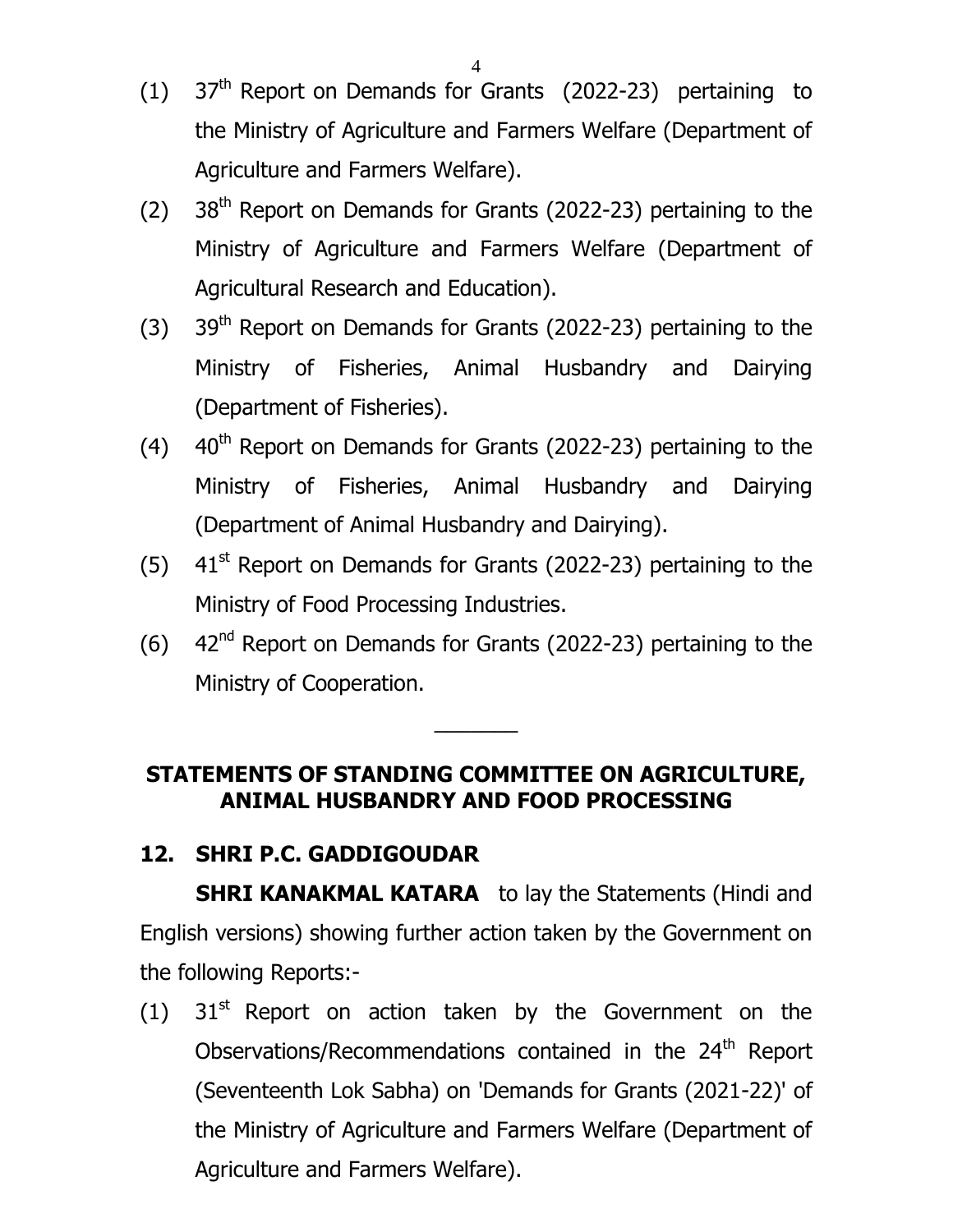- (2)  $32<sup>nd</sup>$  Report on action taken by the Government on the Observations/Recommendations contained in the 25<sup>th</sup> Report (Seventeenth Lok Sabha) on 'Demands for Grants (2021-22)' [of](http://164.100.47.193/lsscommittee/Agriculture/16_Agriculture_55.pdf)  [the Ministry of Agriculture and Farmers Welfare](http://164.100.47.193/lsscommittee/Agriculture/16_Agriculture_55.pdf) (Department of [Agricultural Research and Education\).](http://164.100.47.193/lsscommittee/Agriculture/16_Agriculture_55.pdf)
- $(3)$  35<sup>th</sup> Report on the action taken by the Government on the Observations/Recommendations contained in the 28<sup>th</sup> Report on 'Demands for Grants (2021-22)' of the Ministry of Fisheries, Animal Husbandry and Dairying (Department of Animal Husbandry and Dairying).

## **REPORT OF STANDING COMMITTEE ON HOUSING AND URBAN AFFAIRS**

 $\overline{\phantom{a}}$ 

### **13. SHRI JAGDAMBIKA PAL**

**SHRI SUNIL KUMAR SONI** to present the Twelfth Report on 'Demands for Grants (2022-23) of the Ministry of Housing and Urban Affairs' (Hindi and English versions) of the Standing Committee on Housing and Urban Affairs.

### **REPORTS OF STANDING COMMITTEE ON SOCIAL JUSTICE AND EMPOWERMENT**

 $\overline{\phantom{a}}$ 

#### **14. SHRIMATI RAMA DEVI**

**SHRIMATI SANGEETA AZAD** to present the following Reports (Hindi and English versions) of the Committee:-

(1) Thirty-first Report of the Committee (2021-22) on Demands for Grants 2022-23 of the Department of Social Justice and Empowerment.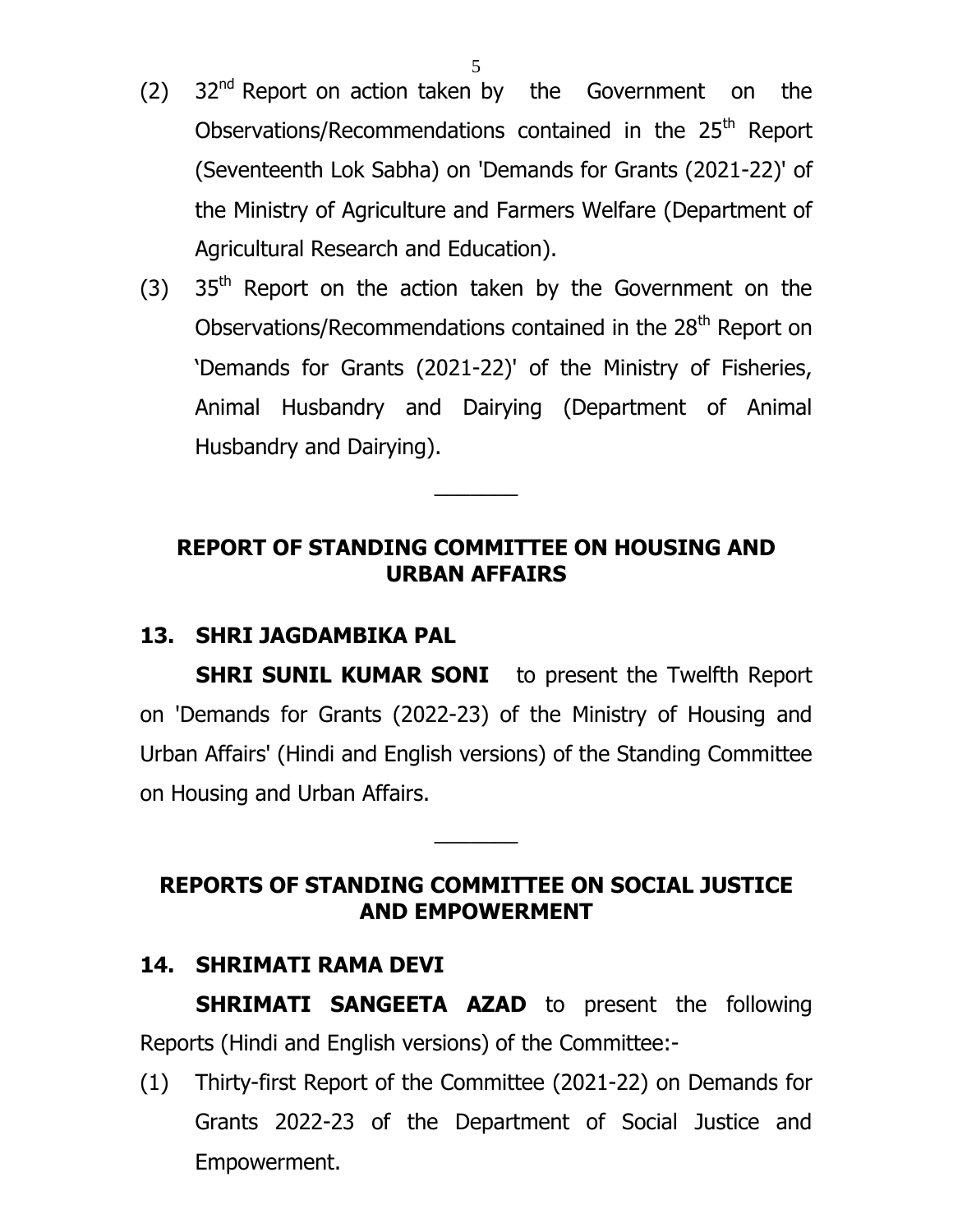- (2) Thirty-second Report of the Committee (2021-22) on Demands for Grants 2022-23 of the Department of Empowerment of Persons with Disabilities.
- (3) Thirty-third Report of the Committee (2021-22) on Demands for Grants 2022-23, of the Ministry of Minority Affairs.

 $\overline{\phantom{a}}$ 

### **REPORTS OF STANDING COMMITTEE ON HEALTH AND FAMILY WELFARE**

#### **15. SHRIMATI PRATIMA MONDAL**

**DR. PRITAM GOPINATH MUNDE** to lay on the Table the following Reports (Hindi and English versions) of the Standing Committee on Health and Family Welfare:-

- (1) 133rd Report on Action Taken by Government on the Recommendations/Observations contained in the One Hundred Twenty-sixth Report on Demands for Grants 2021-22 (Demand No. 44) of the Department of Health and Family Welfare (Ministry of Health & Family Welfare).
- (2)  $134^{\text{th}}$  Report on Demands for Grants (2022-23) (Demand No. 46) of the Department of Health and Family Welfare (Ministry of Health and Family Welfare).
- (3)  $135<sup>th</sup>$  Report on Demands for Grants (2022-23) (Demand No. 47) of the Department of Health Research (Ministry of Health and Family Welfare).
- (4)  $136<sup>th</sup>$  Report on Demands for Grants (2022-23) (Demand No. 4) of the Ministry of Ayush.

 $\overline{\phantom{a}}$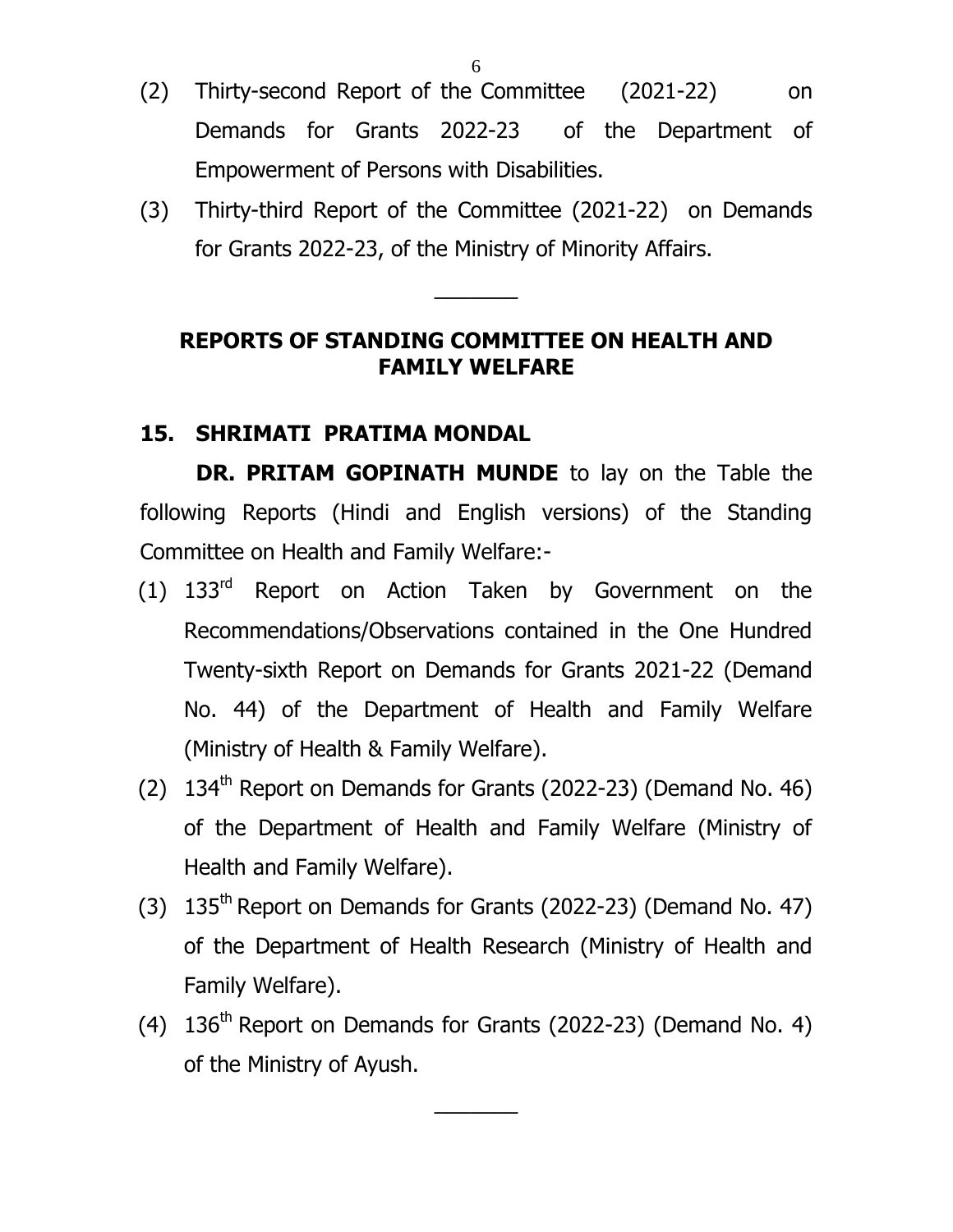#### **REPORTS OF STANDING COMMITTEE ON PERSONNEL, PUBLIC GRIEVANCES, LAW AND JUSTICE**

#### **16. SHRI A. RAJA**

**SHRI KANUMURU RAGHU RAMA KRISHNA RAJU** to lay on the Table the following Reports (Hindi and English versions) of the Standing Committee on Personnel, Public Grievances, Law and Justice:-

- (1)  $112^{th}$  Report on Demands for Grants (2022-23) of the Department of Personnel & Training.
- (2)  $113<sup>th</sup>$  Report on Demands for Grants (2022-23) of the Department of Administrative Reforms & Public Grievances and Department of Pensions & Pensioners Welfare.
- (3)  $114^{\text{th}}$  Report on Demands for Grants (2022-23) of the Legislative Department.
- (4)  $115<sup>th</sup>$  Report on Demands for Grants (2022-23) of the Department of Legal Affairs.
- (5)  $116<sup>th</sup>$  Report on Demands for Grants (2022-23) of the Department of Justice.

#### **MOTION**

 $\overline{\phantom{a}}$ 

#### **17. SHRI PRALHAD JOSHI**

**SHRI S.S. PALANIMANICKAM** to move the following:-

"That this House do agree with the Thirty-first Report of the Business Advisory Committee presented to the House on 23rd March, 2022."

 $\overline{\phantom{a}}$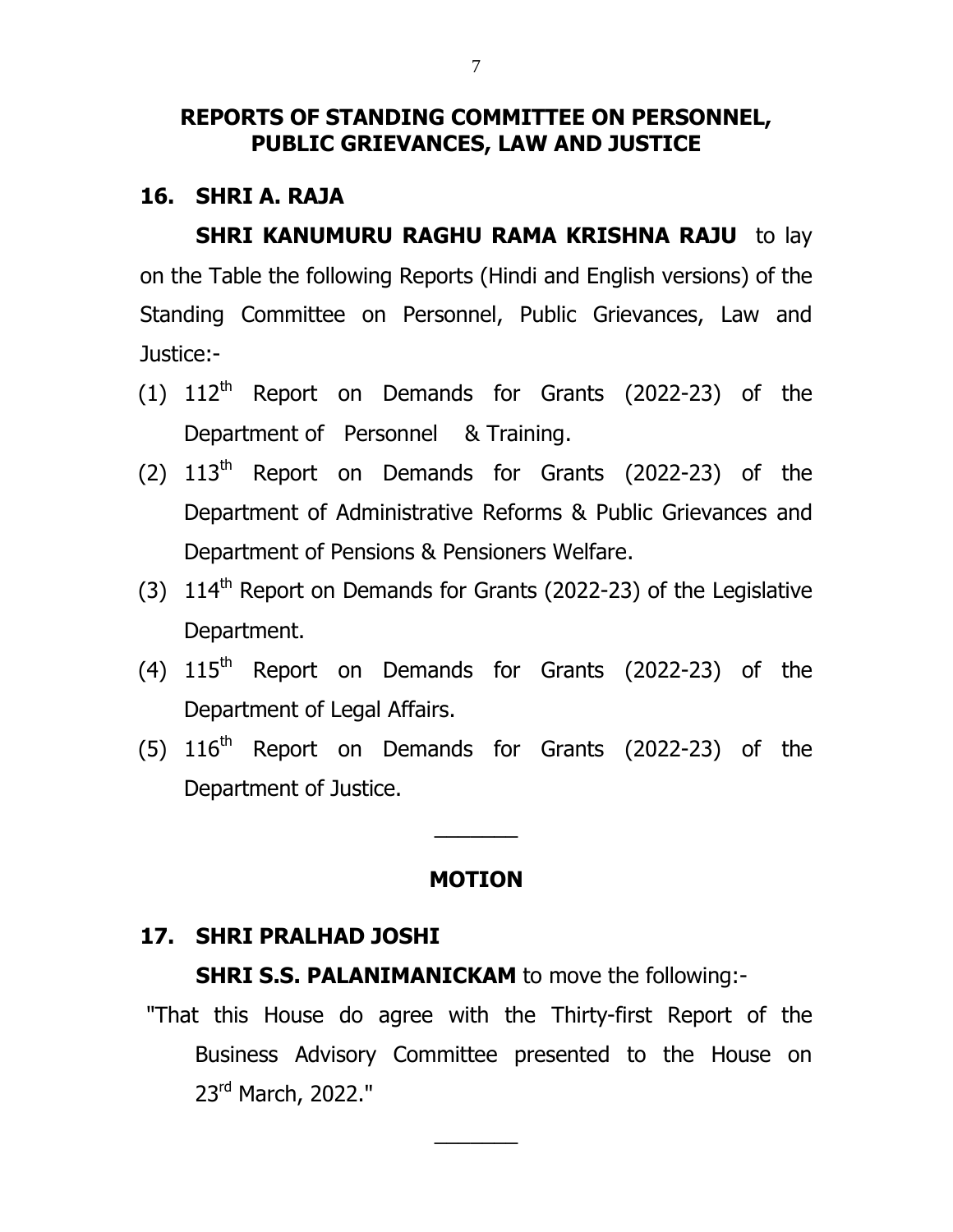#### **18. MATTERS UNDER RULE 377.**

#### **THE UNION BUDGET**

 $\overline{\phantom{a}}$ 

(Second Stage)

**19. FURTHER DISCUSSION AND VOTING** on the Demands for Grants under the control of the Ministry of Commerce and Industry for 2022-23. (Printed on separate list).

 $\overline{\phantom{a}}$ 

**20. DISCUSSION AND VOTING** on the Demands for Grants under the control of the Ministry of Ports, Shipping and Waterways for 2022-23. (Printed on separate list).

(Cut motions printed on separate lists to be moved)

 $\overline{\phantom{a}}$ 

**21. DISCUSSION AND VOTING** on the Demands for Grants under the control of the Ministry of Fisheries, Animal Husbandry and Dairying for 2022-23. (Printed on separate list).

(Cut motions printed on separate list to be moved)

 $\overline{\phantom{a}}$ 

#### **AT 6. P.M.**

**22. SUBMISSION** to the vote of the House of the Outstanding Demands for Grants in respect of the Union Budget for 2022-23. (Printed on separate list).

(Cut motions printed on separate lists to be moved)

 $\overline{\phantom{a}}$ 

8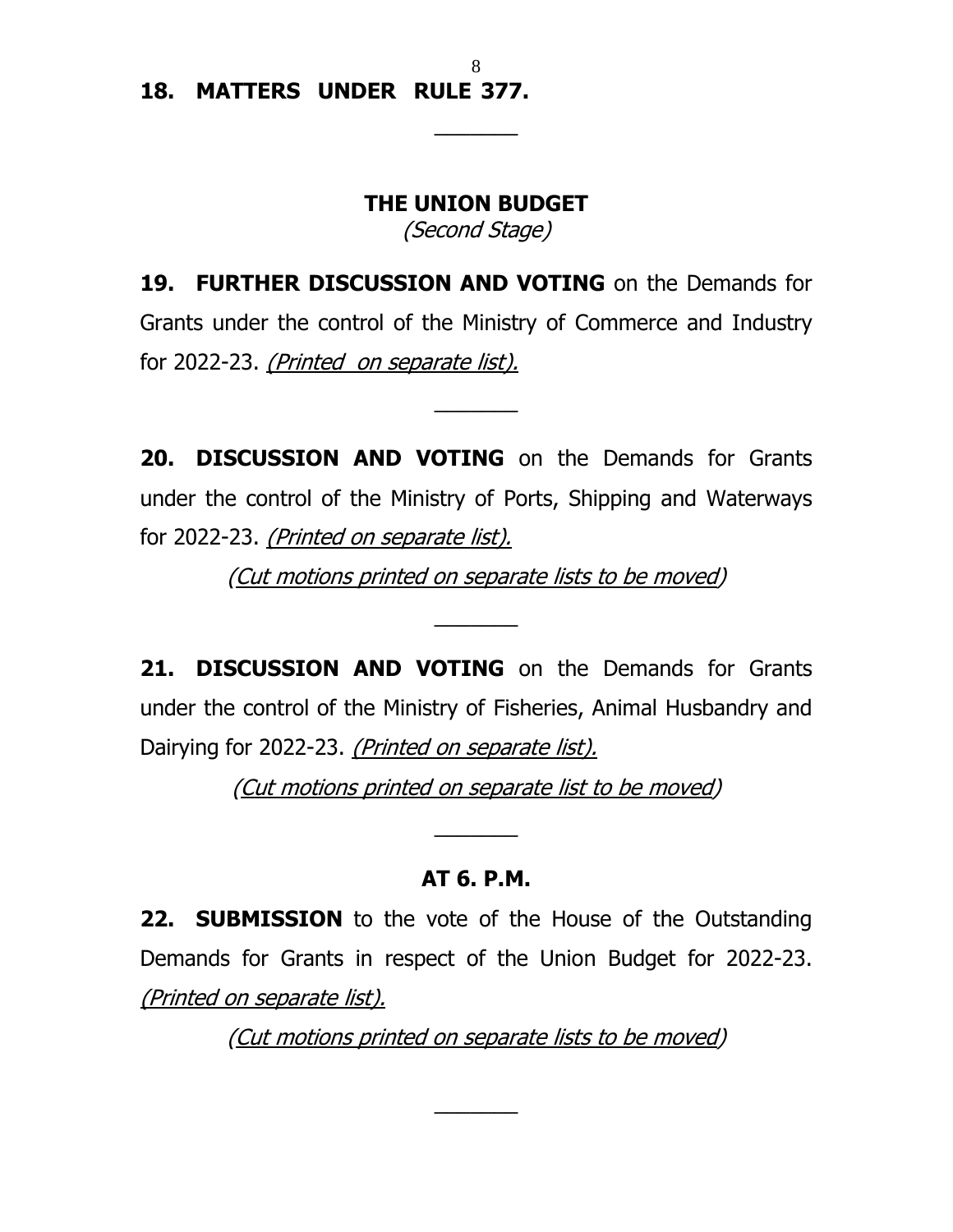### **LEGISLATIVE BUSINESS**

Contingent Notice of Bill Appropriation Bill for introduction, consideration and passing

> 23. **SHRIMATI NIRMALA SITHARAMAN** to move for leave to introduce a Bill to authorise payment and appropriation of certain sums from and out of the Consolidated Fund of India for the services of the financial year 2022-23.

> > **ALSO** to introduce the Bill.

**24. SHRIMATI NIRMALA SITHARAMAN** to

move that the Bill to authorise payment and appropriation of certain sums from and out of the Consolidated Fund of India for the services of the financial year 2022-23, be taken into consideration.

 **ALSO** to move that the Bill be passed.

**-----------------------------------------------------------------------**

**\$ To be taken up in case Demands for Grants for 2022-23, are voted.**

\$ The Appropriation Bill, 2022.